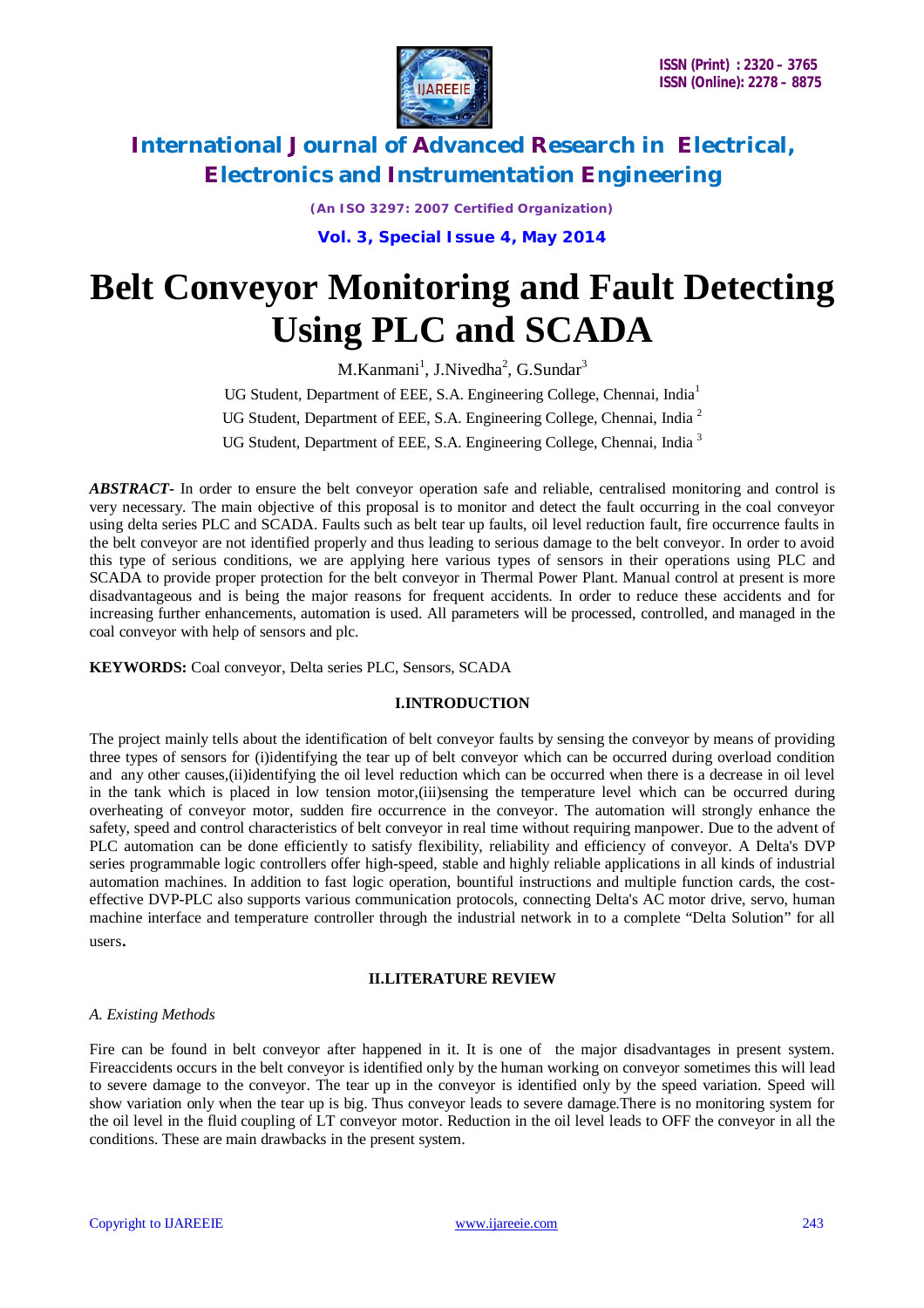

*(An ISO 3297: 2007 Certified Organization)*

## **Vol. 3, Special Issue 4, May 2014**

#### *B. Proposal System*

This proposed system gives the efficient way of automating the belt conveyor using delta series plc along with SCADA for high reliability, and fast operation without delay. It consists of hardware and software modules to identify the belt conveyor faults.

#### *a) System Architecture*

The system consists of many functional units such as ultrasonic flaw detector, LM35, capacitive type level sensor. Figure1. Shows block diagram Representation of Proposed System. Here delta series PLC plays vital role i.e. it is heart of this proposed system. The plc is burnt with program that is necessary to control the sensors and relays interfaced to it. The interfaced units are controlled by the PLC in an efficient and faster manner, thus providing the system to be reliable than the existing ones.



Fig1:Block Diagram

#### *C. Need for Automation*

Belt conveyor automation will strongly enhance the safety, fault identification, and control characteristics of conveyor in real time without requiring physical man power. Due to advent of wireless communication technologies and high speed powerful processors, automation will be done to satisfy flexibility, reliability and efficiency of belt conveyor. Generally, delta series plc is a ladder logic based system for enhanced performance, reduced power consumption and more efficient simultaneous processing of multiple tasks. Wireless sensor network consists of spatially distributed autonomous sensors to cooperatively monitor physical or environmental conditions such as temperature, smoke, level, pressure etc., Utterly the coal conveyor automation could be done for conveyor protection and assurance, and communication.

#### **III.COMPONENTS OF PROPOSED SYSTEM**

#### *A. PLC*

Programmable logic controller (PLC) is a control system using electronic operations. Its easy storing procedures, handy extending principles, functions of sequential/position control, timed counting and input/output control are widely applied to the field of industrial automation control.

#### *B. Delta series PLC*

Delta's DVP series programmable logic controllers offer high-speed, stable and highly reliable applications in all kinds of industrial automation machines. In addition to fast logic operation, bountiful instructions and multiple function cards, the cost-effective DVP-PLC also supports various communication protocols, connecting Delta's AC motor drive, servo, human machine interface and temperature controller through the industrial network in to a complete "Delta Solution" for all users.

*C. LM35*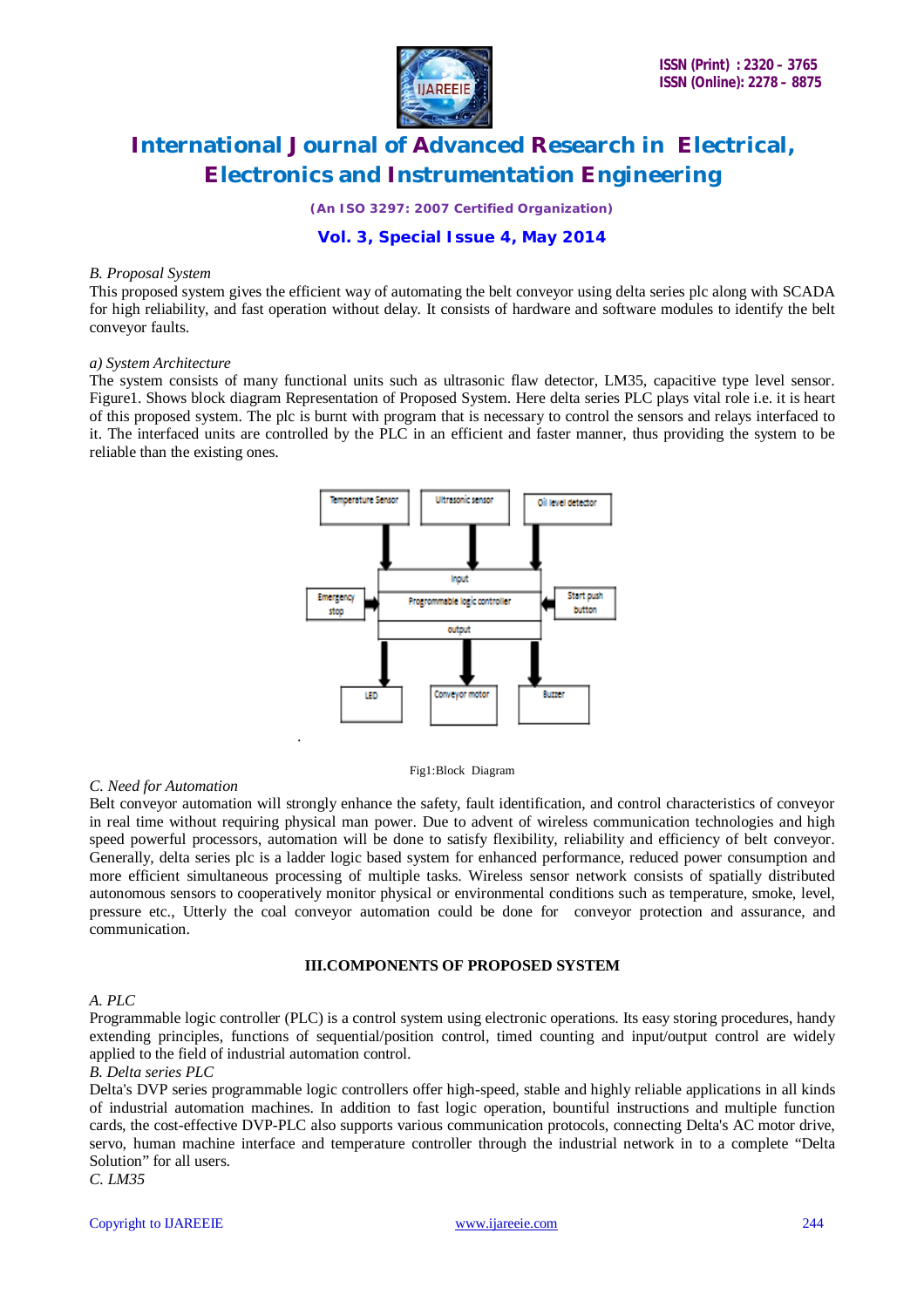

*(An ISO 3297: 2007 Certified Organization)*

## **Vol. 3, Special Issue 4, May 2014**

The LM35 series are precision integrated-circuit temperature sensors, whose output voltage is linearly proportional to the Celsius (Centigrade) temperature. It can be used with single power supplies, or with plus and minus supplies. As it draws only 60μA from its supply, it has very low self-heating, less than 0.1°C in still air. The LM35 is rated to operate over a −55° to +150°C temperature range. Once it reaches the specified temperature range, which is meant for fire accident, the belt conveyor will give indication and stopped immediately and fire is extinguished, thus protecting fire accidents without time delay.

#### *D. Ultrasonic sensors*

The ultrasonic sensor works on the principal of reflected signal. The high frequency sound waves are made to pass through an object continuously by which the tear up is to be determined. If belt present on the conveyor the ultrasonic sensor continuously transmit and receive the signal when any tear up in the belt, the conveyor get automatically stopped and the transmitted signal will not return back. It is more efficient and accurate monitoring is done to prevent errors.

#### *E. Oil level detector*

In industry, liquids such as water, chemicals, and solvents are used in various processes. The amount of such liquid stored can be found by measuring level of the liquid in a container or vessel. In this project, capacitive type of level sensor is used. The principle of capacitive level measurement is based on change of capacitance. An insulated electrode acts as one plate of capacitor and the tank wall (or reference electrode in a non-metallic vessel) acts as the other plate. The capacitance depends on the fluid level. An empty tank has a lower capacitance while a filled tank has a higher capacitance.

#### *F. Start push button*

To start a belt conveyor the operator presses the Start button. This provides power momentarily to a relay coil. As the relay coil is energized, it closes its normally-open contact so that power is provided through the normally-open relay contact to both the relay coil and the conveyor. Coal conveyor is the electrical that uses electricity. As long as the relay is energized, the circuit is complete and power is provided to the conveyor. This button is must for safe and reliable operation of belt conveyor.

#### *G. Emergency stop*

Emergency stop (E-Stop) buttons are an important safety component of many electrical circuits, especially those that control hazardous equipment such as gas pumps, moving machinery, saws, mills, and cutting tools, conveyor belts, and many other types of equipment. They are designed to allow an operator or bystander to stop the equipment in a hurry should anything go wrong. Pressing the E-Stop button breaks the circuit and removes power from the holding relay that keeps the circuit energized and allowing the relay to return to its normally closed position.

#### *H. Belt conveyor*

Copyright to IJAREEIE www.ijareeie.com 245 Conveyors are durable and reliable components used in automated distribution and warehousing. In combination with computer controlled pallet handling equipment this allows for more efficient retail wholesale and manufacturing distribution. It is considered a labor saving system that allows large volumes to move rapidly through a process, allowing companies to ship or receive higher volumes with smaller storage space and with less labor expense. These are the synthetic rubber belts which move on metallic rollers called idlers and are used for shifting of coal from one place to other places. Coal helps fuel stoves and other devices around the world. Once it's extracted from underneath the ground, there are various options available when it comes to transporting it to where it needs to go. After it's arrived at the processing facility or other commercial/industrial area, it's time to unload it onto a conveyor belt. You can either shovel it out on your own or dump it out of the vehicle it was transported in before it reaches its next destination. Conveyor belts are also used to transport material into processing equipment and back out again. These belts optimize productivity.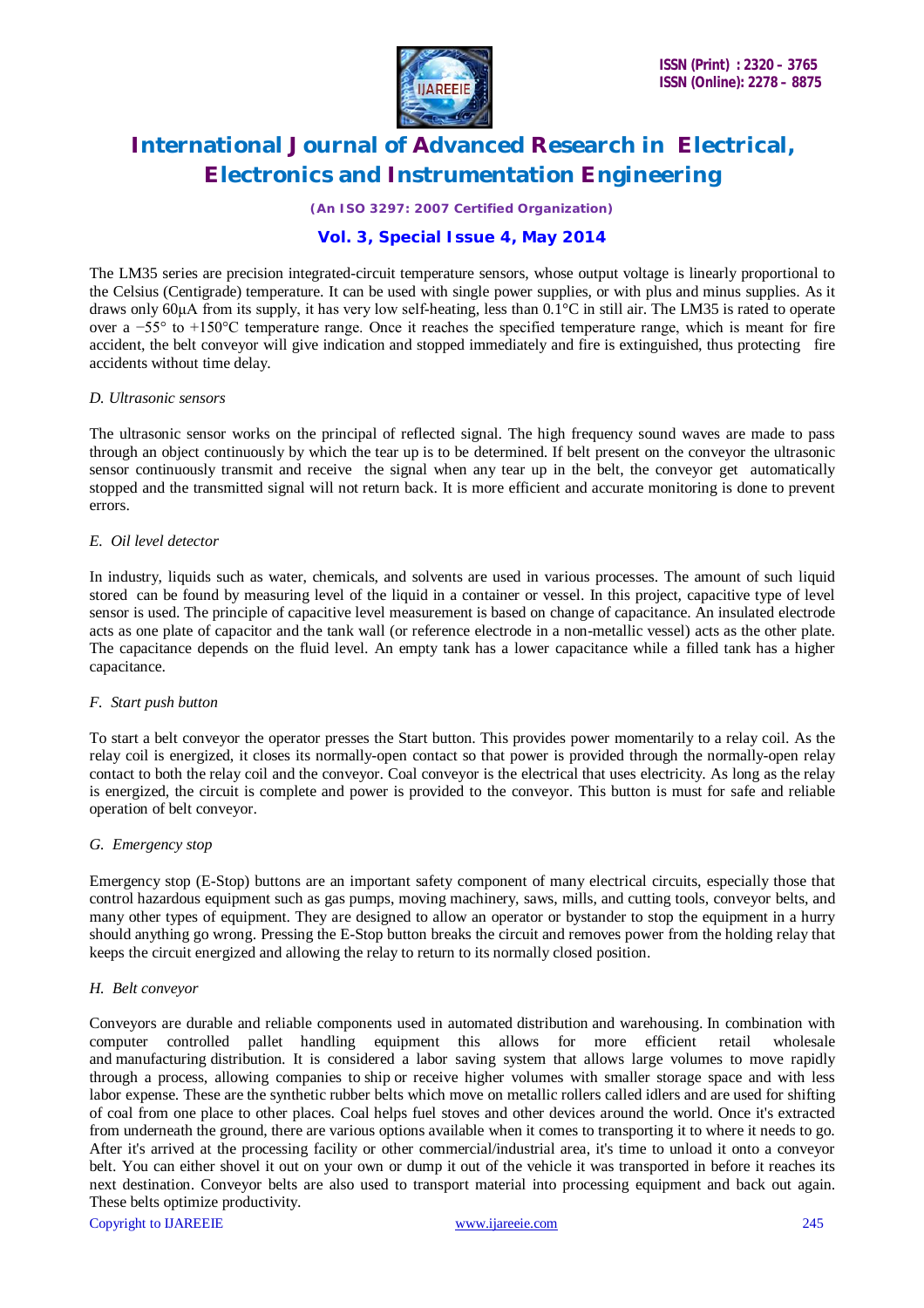

*(An ISO 3297: 2007 Certified Organization)*

# **Vol. 3, Special Issue 4, May 2014**

#### *I. LED*

LED is a light emitting device. It is used for giving an indication during an rise in temperature and oil level reduction in the low tension motor.



### **IV. HARDWARE MODULES OF THE SYSTEM**

Fig 2:Partial Hardware Model

#### *A. Description*

The hardware consists of two supply boards they are input power supply of 12V and conveyor power supply of 24V.At first, the 230V AC supply is step down to 12V and this AC voltage is rectified to DC voltage by the bridge rectifier and then this voltage is sent to the capacitor for removing the harmonics present in the voltage. This filtered voltage is then regulated by the voltage regulator to 5V. The conveyor power supply is converted to 24V DC supply with the help of step down transformer and bridge rectifier as same as the above. The input power supply is given to the sensors like ultrasonic sensor, temperature sensor and level sensor. In the ultrasonic sensor, the transmitter and receiver are used where it will sense the belt conveyor by transmitting and receiving the signal continuously which is passed through it. If any tear up occurs in the belt conveyor, the sensor will not receive the transmitted signal thus giving the signal to the Plc to stop the coal conveyor. After getting stopped, the belt conveyor will be removed for maintenance either in forward or reverse direction by using the relay.LED is used for indication of ultrasonic working. The temperature sensor is used to sense the temperature and gives indication which it reaches above the room temperature .Here level sensor is used to detect the level of oil in the Low Tension motor and gives indication when oil level gets decreased due to which it will stop the belt conveyor to move.

#### **V.OVERALL PROPOSED SYSTEM OPERATION**

The belt conveyor operation which can be distracted due to three main faults can be sensed by using sensors and plc is used to control the faults which were sensed by the sensor. All train parameters, rail flaw inspection and other parameters could be controlled by using microcontrollers. If there are any problems such as coal conveyor tear up, temperature rising and oil level reduction etc., will be sent to plc for processing to get right response. Due to fast and reliable processing, the operations of coal conveyor can successfully be controlled in real-time. Thus plc is the best control processor for the belt conveyor in thermal power plant. Once the conveyor starts running, if there is proper operation, the conveyor continues to run without stopping. Once the conveyor senses red signal the motor stops. When there is any temperature change above the abnormal value, then the motor stops. The ultrasonic sensor senses the tear up in the coal conveyor and signals the controller by giving a buzzer sound. The oil level reduction control can be done using capacitance level sensor.

#### Copyright to IJAREEIE www.ijareeie.com 246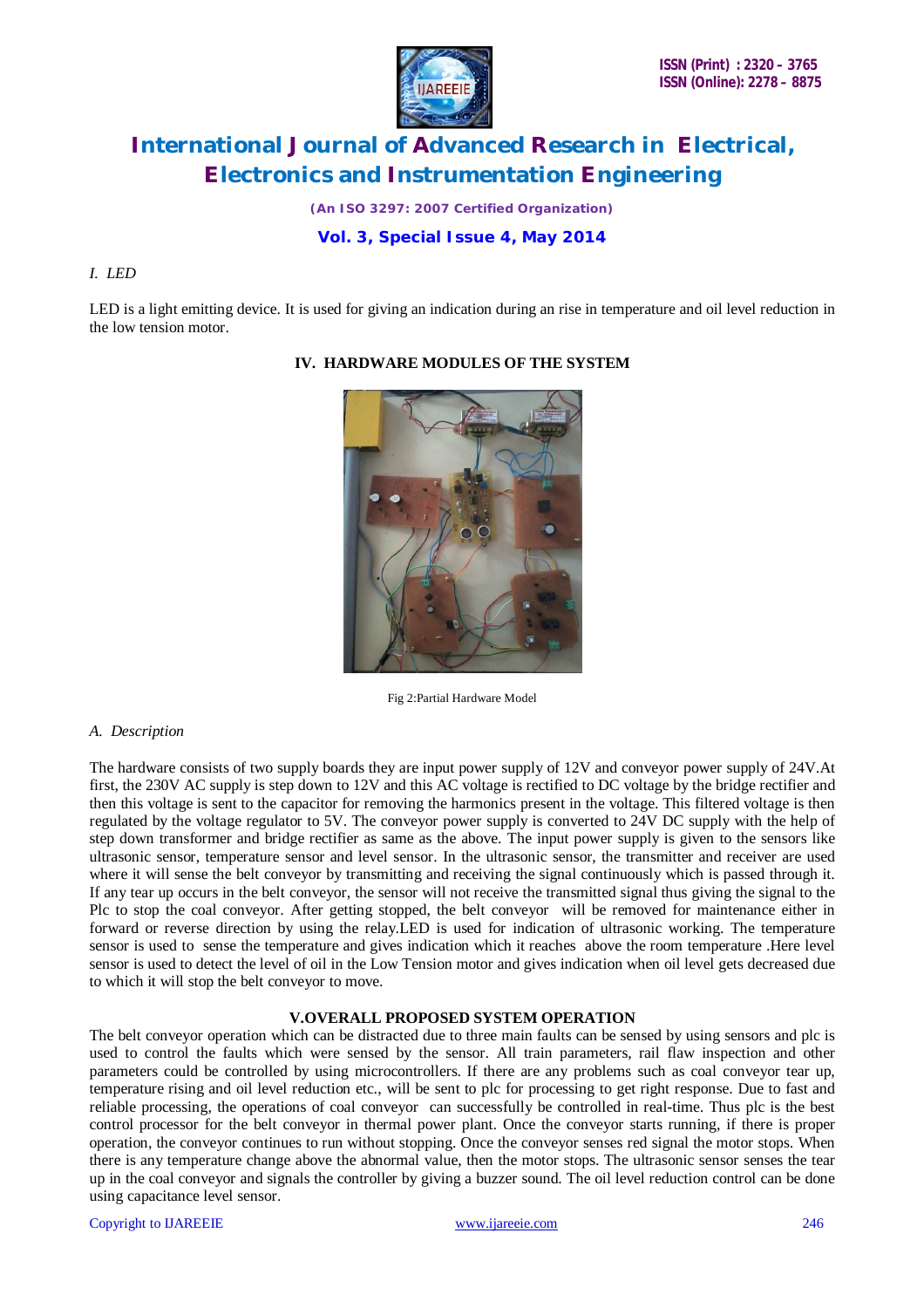

*(An ISO 3297: 2007 Certified Organization)*

### **Vol. 3, Special Issue 4, May 2014**

#### **VI.SIMULATION SOFTWARE**

Plc is a device which can control the output devices depending on the developed program and the input devices. To get maximum efficiency from machine and control them with human logic to reduce complex circuitry of entire system. To eliminate the high costs associated with inflexible, relay- controlled systems. Ladder Logic Programming language used to represent electrical sequences of operations. Plc is designed to provide flexibility in control based programming. Proteus is the software used for our simulation. This is easy to construct and provides faster results. The allowable use of LEDs are another major tool to employ this software in simulation. As a whole it is the best operation for the interaction between hardware and software for controlling the belt conveyor faults automatically. Fig 3 shows the simulation results.



#### **VII. SIMULATION RESULTS**

Fig 3:Simulation output

The switch which is to be kept ON always in order to give a continuous supply for the sensors to sense the faults in the belt conveyor. The temperature sensor and oil level detector are taken as analogue signal, while the ultrasonic sensor is taken as digital signal since there is no variation in it. The belt conveyor gets ON only if three conditions are satisfied that is (a)whether the ultrasonic sensor is sensing continuously,(b)whether the forward and reverse direction of the belt conveyor is satisfied,(c)whether the oil level in the tank which is kept in Low Tension motor is at a particular level, if all these conditions are satisfied the motor will start to run. The temperature at normal level will not show any detection and the belt conveyor runs normally, when the temperature reached 45̊ C, the LED showed low fire and the motor stopped running. The temperature till 60°C the buzzer indicates a medium fire and if exceeded shows high fire.

The Ultrasonic sensor will detect the belt conveyor by transmitting and receiving the signal continuously. If the tear up occurs in the belt conveyor, the sensor will not receive the signal which is transmitted to the belt conveyor hence the sensor will give the output which will be send to the plc for controlling. The oil level can be detected by the level sensor, if there is a decrease in the level of oil below a particular level, the sensor will give the output in the form of buzzer to the plc for controlling the fault.